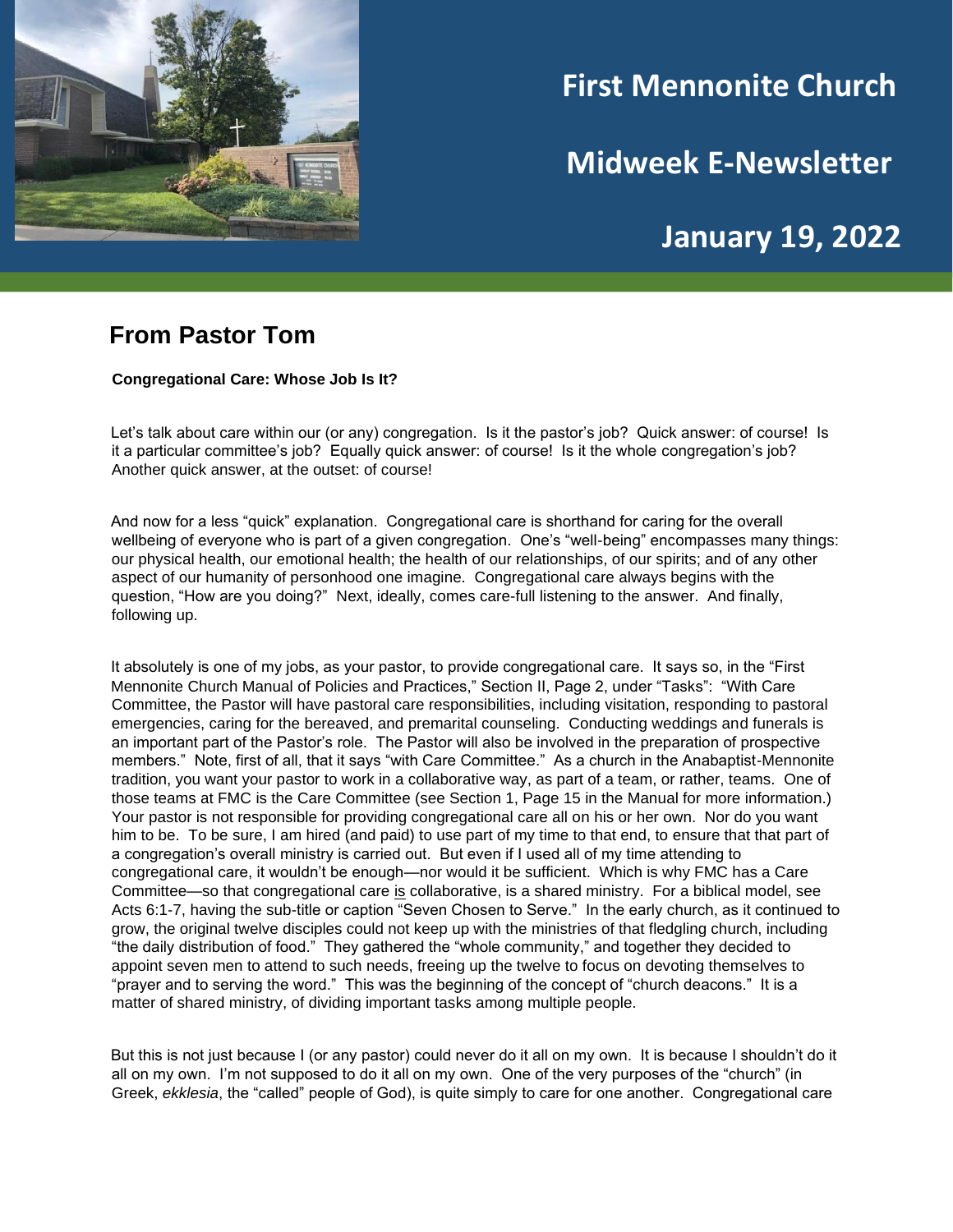is not only a matter of expediency (as important as it is for care to be as expedient as possible). People of faith are called to care for one another. The church, as the body of Christ, is called to care for one another (scriptural references are too numerous to mention, but we could start with "love your neighbor as yourself.") We are supposed to ask one another "How are you doing?" and then listen to the answer. We are supposed to respond, often in concrete ways, whether that is "the distribution of food," or offering a ride to the doctor. We are supposed to do these things for at least two reasons: not only to fulfill a whole range of needs within a congregation, but also as a sign to the "watching world" of what God is like, and thus what God's people are like. God wanted the people of Israel to be a beacon of light to the nations, and to that end gave them the Torah. Which happens to include instructions for how they were to care for one another.

In other words, congregational care is everyone's job!

# **Upcoming Events**

- **Annual Meeting:** A reminder of our annual meeting this Sunday in the fellowship hall after the morning worship service. Because of Covid concerns, there will likely not be a carry-in meal as originally announced. More specific information will be coming on Friday morning. FMC members are especially encouraged to attend and participate in the meeting, but regular attenders are also welcome. Printed copies of our annual report will be in your mailbox soon. Also, review the proposed budget that was distributed recently. Let's prepare prayerfully for this time together. Doug Miller
- **Wednesdays at FMC.** Plans for Wednesdays at FMC this winter and spring and a starting date will be announced soon. In the meantime, Pastor Tom will be offering a sermon discussion class via Zoom at the link in the body of the email.
- **Buhler Mennonite Church's ANNUAL CHICKEN NOODLE SOUP SUPPER is just a few weeks away on Wednesday, February 9.** While we will not have a dine-in experience in our church basement, we will be offering a carry-out featuring noodle soup, pie and bread. ORDERS WILL BE ACCEPTED THROUGH JANUARY 26. Call or text 620-664-7699 or 620-727-5128 to let us know how many orders you want. Pick up will be at the north entrance of the church from 4:00-6:30 on Wednesday, February 9. ENTER FROM THE SOUTH SIDE PARKING LOT ON B STREET. This is a free will offering with all proceeds going to outreach meals. Checks may be made out to Buhler Mennonite Church – cash donations will also be accepted that evening. Buhler Mennonite Church – 220 W Ave B, Buhler, KS 67522
- **Hesston College invites you to enjoy a production of** *Freedom Riders* by the Mad River Theater Works Friday, Jan. 28 at 7:30 p.m. at Hesston Mennonite Church. The performance is offered as part of the 2021-2022 Sunflower Performing Arts season. "This original play with live music looks at the work of the Freedom Riders – people, both black and white, who rode together on buses that crossed state lines in order to protest the illegal segregation practices still in use in the early 1960s. The play emphasizes the importance of working together and the value of non-violent protest. At this time when our nation, our world, is